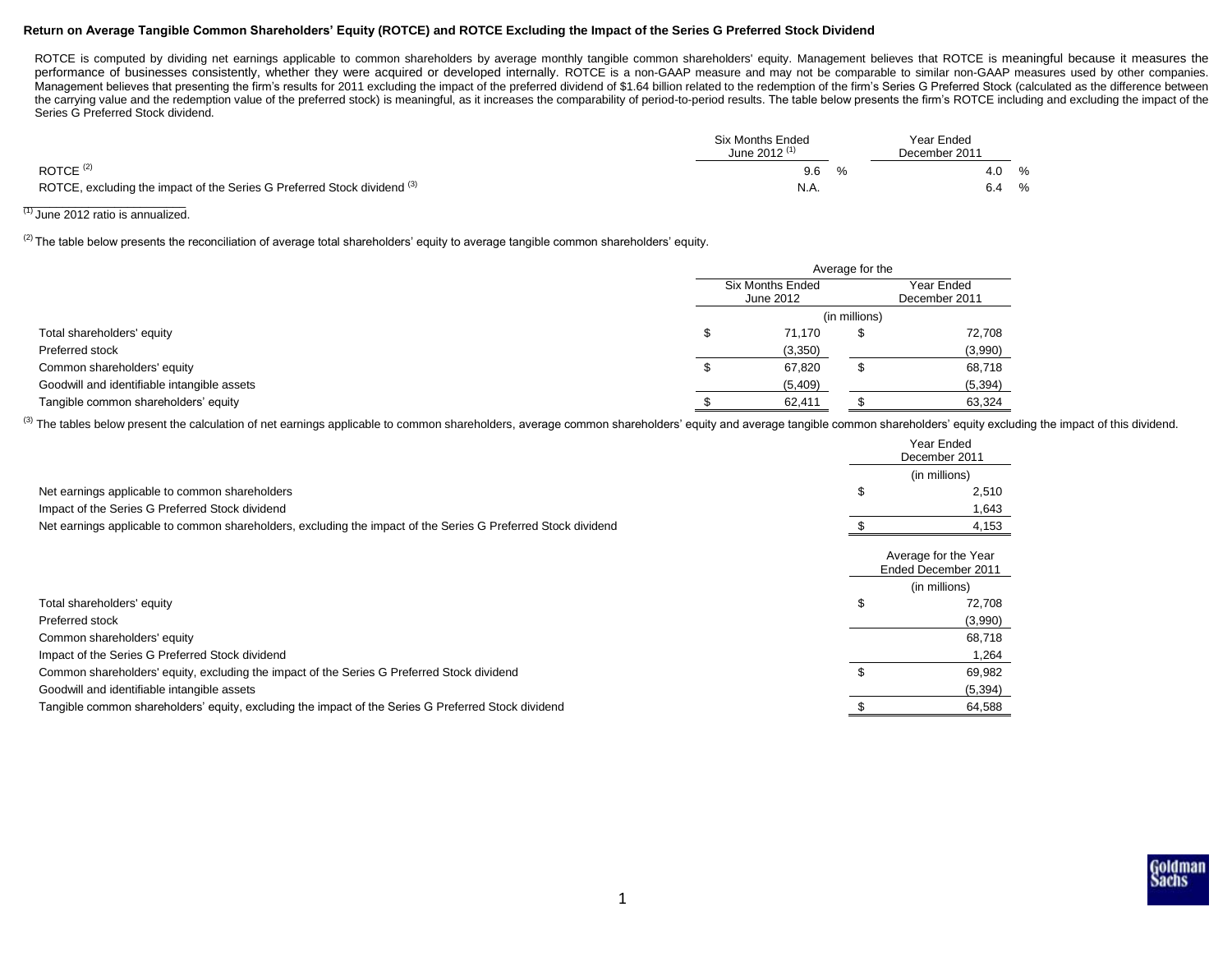### **Net Earnings Applicable to Common Shareholders, Diluted Earnings per Common Share (EPS) and Annualized Return on Average Common Shareholders' Equity (ROE) Excluding the Impact of the Series G Preferred Stock Dividend**

Management believes that presenting the firm's results for the first half of 2011 excluding the impact of the preferred dividend of \$1.64 billion in the first quarter of 2011 related to the redemption of the firm's Series Stock (calculated as the difference between the carrying value and the redemption value of the preferred stock) is meaningful, as it increases the comparability of period-to-period results. Diluted EPS and annualized ROE excluding this dividend are non-GAAP measures and may not be comparable to similar non-GAAP measures used by other companies. The table below presents the firm's diluted EPS and annualized ROE including and excluding the impact of the Series G Preferred Stock dividend.

|                                                                                           | Six Months Ended<br>June 2011 |
|-------------------------------------------------------------------------------------------|-------------------------------|
| Diluted EPS                                                                               | 3.40                          |
| Annualized ROE <sup>(1)</sup>                                                             | $\frac{9}{6}$<br>8.0          |
| Diluted EPS, excluding the impact of the Series G Preferred Stock dividend <sup>(2)</sup> | 6.25                          |
| Annualized ROE, excluding the impact of the Series G Preferred Stock dividend (2)         | $\frac{9}{6}$                 |

(1) Annualized ROE is computed by dividing annualized net earnings applicable to common shareholders by average monthly common shareholders' equity. The impact of the \$1.64 billion Series G Preferred Stock dividend in the first quarter of 2011 was not annualized in the calculation of annualized net earnings applicable to common shareholders for the six months ended June 2011 as this amount had no impact on other quarters in the year.

 $^{(2)}$  The tables below present the calculation of net earnings applicable to common shareholders, diluted EPS and average common shareholders' equity excluding the impact of this dividend.

|                                                                                                               | <b>Six Months Ended</b><br>June 2011      |
|---------------------------------------------------------------------------------------------------------------|-------------------------------------------|
|                                                                                                               | (in millions, except per<br>share amount) |
| Net earnings applicable to common shareholders                                                                | 1.960                                     |
| Impact of the Series G Preferred Stock dividend                                                               | 1,643                                     |
| Net earnings applicable to common shareholders, excluding the impact of the Series G Preferred Stock dividend | 3.603                                     |
| Divided by: average diluted common shares outstanding                                                         | 576.4                                     |
| Diluted EPS, excluding the impact of the Series G Preferred Stock dividend                                    | 6.25                                      |
|                                                                                                               |                                           |

|                                                                                            | Average for the<br><b>Six Months Ended</b><br>June 2011 |
|--------------------------------------------------------------------------------------------|---------------------------------------------------------|
|                                                                                            | (in millions)                                           |
| Total shareholders' equity                                                                 | 74.519                                                  |
| Preferred stock                                                                            | (4,753)                                                 |
| Common shareholders' equity                                                                | 69.766                                                  |
| Impact of the Series G Preferred Stock dividend                                            | 939                                                     |
| Common shareholders' equity, excluding the impact of the Series G Preferred Stock dividend | 70.705                                                  |

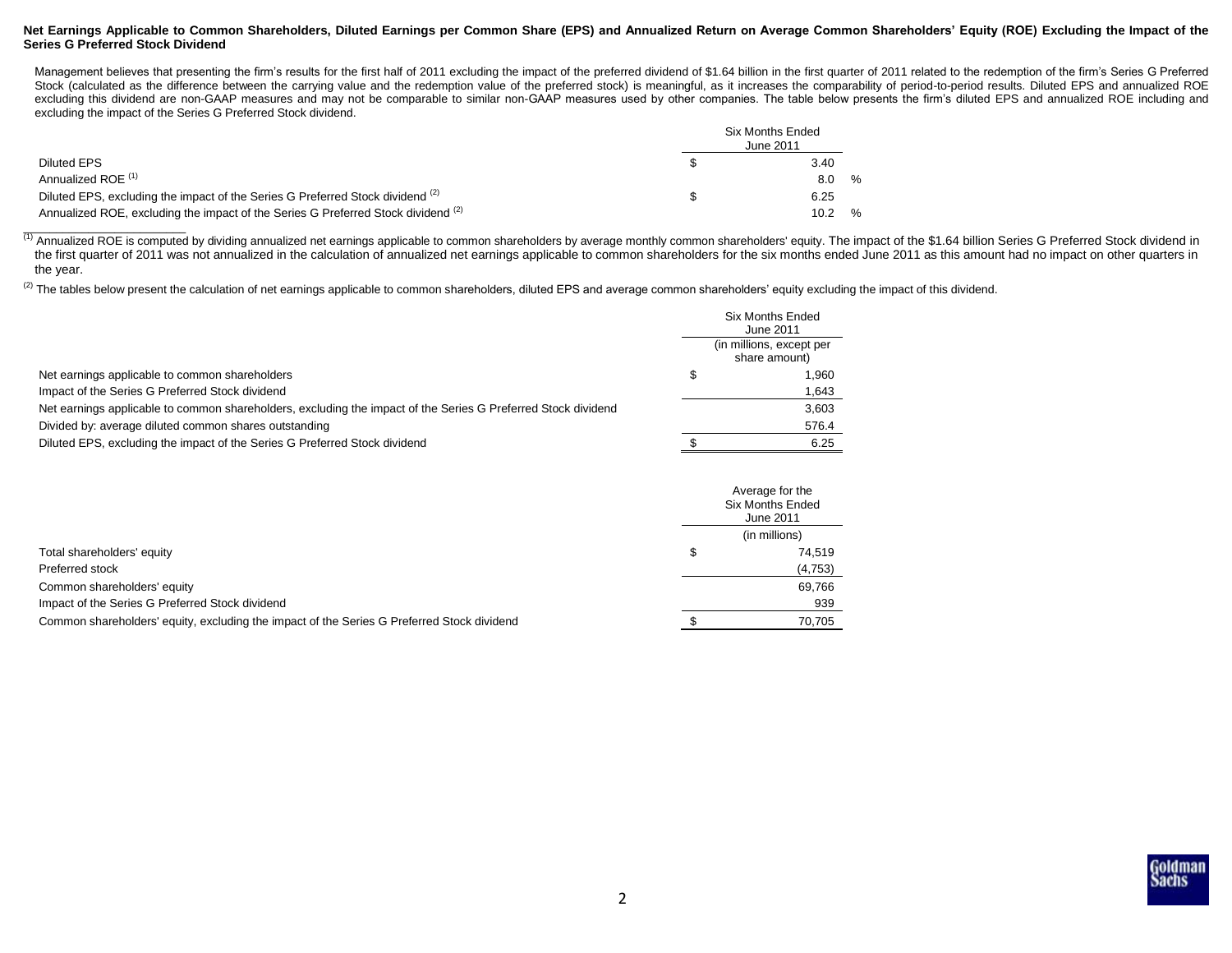#### **Adjusted Assets, Adjusted Leverage Ratio, Tangible Common Shareholders' Equity, Tangible Book Value Per Common Share and Tier 1 Common Ratio** (\$ in millions, except per share amounts)

The table below presents information on the firm's assets, shareholders' equity, leverage ratios, book value per common share and Tier 1 common ratio.

|                                              | June<br>2012  |                           | March<br>2012 |              | December<br>2011 |              |
|----------------------------------------------|---------------|---------------------------|---------------|--------------|------------------|--------------|
| Total assets                                 | \$<br>948,638 |                           | \$<br>950,932 |              | \$<br>923,225    |              |
| Adjusted assets <sup>(1)</sup>               | 654,799       |                           | 647,592       |              | 604,391          |              |
| Total shareholders' equity                   | 72,855        |                           | 71,656        |              | 70,379           |              |
| Leverage ratio <sup>(2)</sup>                | 13.0          | $\mathsf{x}$              | 13.3          | $\mathbf{x}$ | 13.1             | $\mathsf{x}$ |
| Adjusted leverage ratio <sup>(3)</sup>       | 9.0           | $\boldsymbol{\mathsf{x}}$ | 9.0           | $\mathsf{x}$ | 8.6              | $\mathsf{x}$ |
| Common shareholders' equity                  | \$<br>68,005  |                           | \$<br>68,556  |              | \$<br>67,279     |              |
| Tangible common shareholders' equity (4)     | 62,605        |                           | 63,186        |              | 61,811           |              |
| Book value per common share (5)              | \$<br>137.00  |                           | \$<br>134.48  |              | \$<br>130.31     |              |
| Tangible book value per common share (4) (5) | 126.12        |                           | 123.94        |              | 119.72           |              |
| Risk-weighted assets (RWAs) <sup>(6)</sup>   | \$<br>428,589 |                           | \$<br>437,570 |              | \$<br>457,027    |              |
| Tier 1 common ratio <sup>(7)</sup>           | 13.1          | %                         | 12.9          | $\%$         | 12.1             | $\%$         |

(1) Adjusted assets equals total assets less (i) low-risk collateralized assets generally associated with the firm's secured client financing transactions, federal funds sold and excess liquidity (which includes financial but not yet purchased, at fair value, less derivative liabilities) and (ii) cash and securities segregated for regulatory and other purposes. Adjusted assets is a non-GAAP measure and may not be comparable to similar non-G measures used by other companies. The table below presents the reconciliation of total assets to adjusted assets.

|              |                                                                             | June<br>2012  | March<br>2012 | December<br>2011 |
|--------------|-----------------------------------------------------------------------------|---------------|---------------|------------------|
| Total assets |                                                                             | \$<br>948,638 | \$<br>950,932 | \$<br>923,225    |
|              | Deduct: Securities borrowed                                                 | (167, 516)    | (169,092)     | (153, 341)       |
|              | Securities purchased under agreements to<br>resell and federal funds sold   | (167, 344)    | (181,050)     | (187, 789)       |
| Add:         | Financial instruments sold, but not yet<br>purchased, at fair value         | 149.948       | 151,251       | 145.013          |
|              | Less derivative liabilities                                                 | (52, 242)     | (51, 350)     | (58, 453)        |
|              | Subtotal                                                                    | (237, 154)    | (250,241)     | (254, 570)       |
|              | Deduct: Cash and securities segregated for<br>regulatory and other purposes | (56, 685)     | (53,099)      | (64, 264)        |
|              | Adjusted assets                                                             | 654,799       | 647,592       | 604,391          |